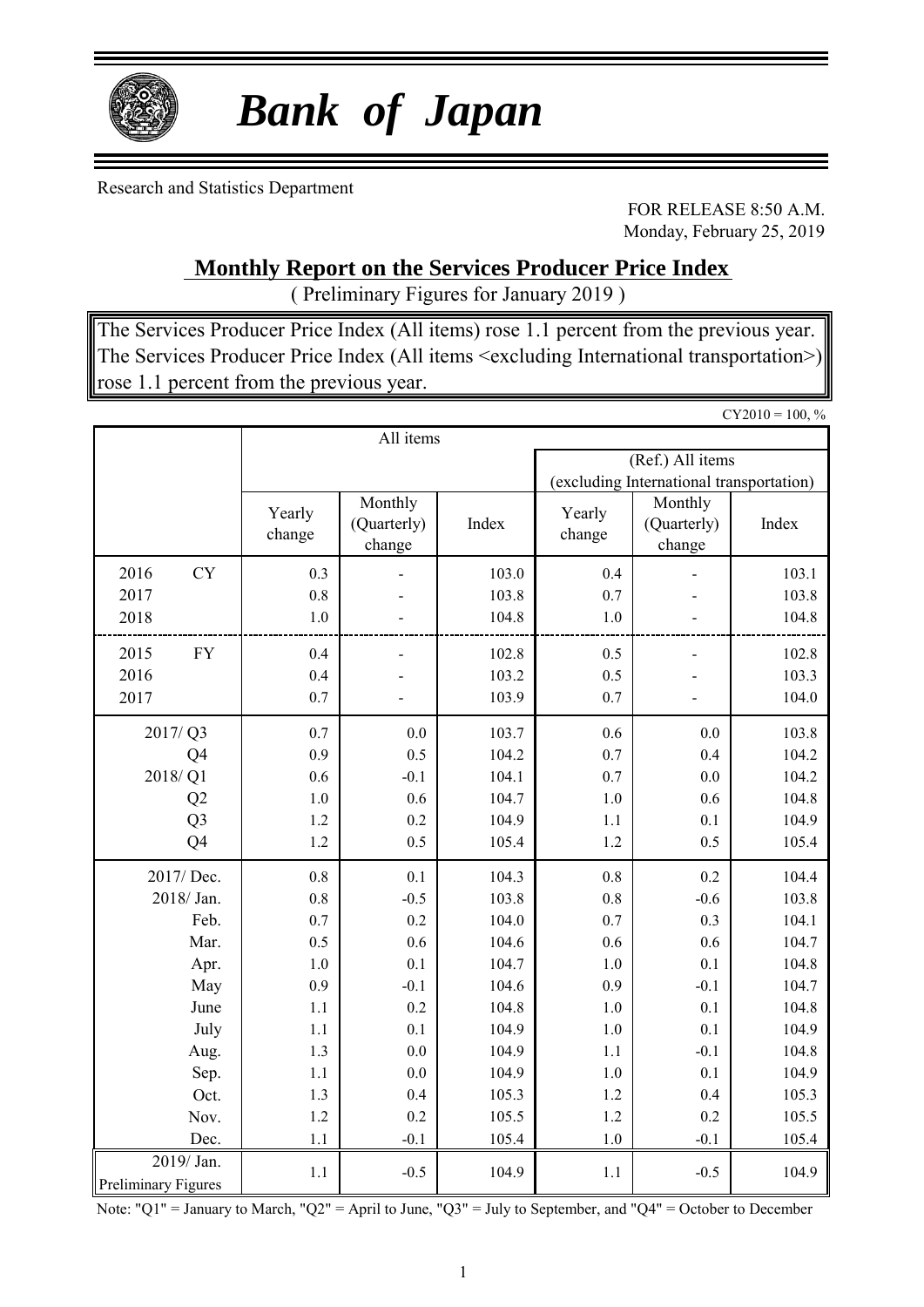(All items and the details contributing to the monthly differences of yearly changes)

| Services Producer Price Index | Yearly change (%)                          |  | Monthly<br>difference of |  |
|-------------------------------|--------------------------------------------|--|--------------------------|--|
|                               | yearly changes<br>Jan.<br>Dec.<br>(%point) |  |                          |  |
| All items                     |                                            |  | 0.0                      |  |

| Major groups · Subgroups |                                | Yearly change (%) |                                                 | Monthly<br>differences of<br>contribution | Items   |                               |                                                |  |  |
|--------------------------|--------------------------------|-------------------|-------------------------------------------------|-------------------------------------------|---------|-------------------------------|------------------------------------------------|--|--|
|                          |                                |                   |                                                 | Dec.                                      | Jan.    | to yearly changes<br>(%point) |                                                |  |  |
|                          | Advertising services           |                   | 0.2                                             | 1.9                                       | 0.11    |                               |                                                |  |  |
|                          |                                |                   | Television advertising                          | $-2.5$                                    | 2.0     | 0.10                          | Television advertising (spot advertising)      |  |  |
|                          |                                | up:               | Newspaper advertising                           | 8.0                                       | 9.4     | 0.01                          | Newspaper advertising                          |  |  |
|                          |                                |                   | down: Magazine advertising                      | $-4.9$                                    | $-7.2$  | $-0.01$                       | Magazine advertising                           |  |  |
| up:                      |                                | Other services    |                                                 | 1.3                                       | 1.5     | 0.03                          |                                                |  |  |
|                          |                                |                   | Temporary employment agency<br>services         | 2.7                                       | 2.9     | 0.02                          | Help supply services (except Clerical support) |  |  |
|                          |                                | up:               | Legal and accounting services                   |                                           | 0.2     | 0.01                          | Attorney services                              |  |  |
|                          |                                |                   | Civil engineering and architectural<br>services | 3.4                                       | 3.6     | 0.01                          | Civil engineering design services              |  |  |
|                          |                                |                   | down: Employment services                       | 2.9                                       | 1.2     | $-0.01$                       | <b>Employment services</b>                     |  |  |
|                          | Information and communications |                   | 0.3                                             | 0.1                                       | $-0.08$ |                               |                                                |  |  |
|                          |                                | down:             | Mobile telecommunications<br>services           | 0.6                                       | $-3.0$  | $-0.05$                       | Cellular phone services and PHS services       |  |  |
|                          |                                |                   | Software development                            | 1.1                                       | 0.7     | $-0.04$                       | Custom software                                |  |  |
|                          |                                | up:               | Other information services                      | 0.4                                       | 0.5     | 0.01                          | System management and operation services       |  |  |
|                          |                                |                   | down: Transportation and postal activities      | 1.9                                       | 1.7     | $-0.05$                       |                                                |  |  |
|                          |                                |                   | Ocean freight transportation                    | 8.2                                       | 2.5     | $-0.04$                       | Ocean tankers*, Ocean tramp steamers*          |  |  |
|                          |                                | down:             | International air freight<br>transportation     | 5.8                                       | $-2.9$  | $-0.01$                       | International air freight transportation*      |  |  |
|                          |                                |                   | Road passenger transportation                   | 0.2                                       | $-0.2$  | $-0.01$                       | Chartered bus                                  |  |  |
|                          |                                | up:               | Road freight transportation                     | 3.0                                       | 3.1     | 0.01                          | Truckload freight                              |  |  |

Notes: 1."Monthly differences of yearly changes" is obtained by subtracting yearly changes of last month from those of this month.

2. \* : "International transportation"

See the Notes 1. on page 4.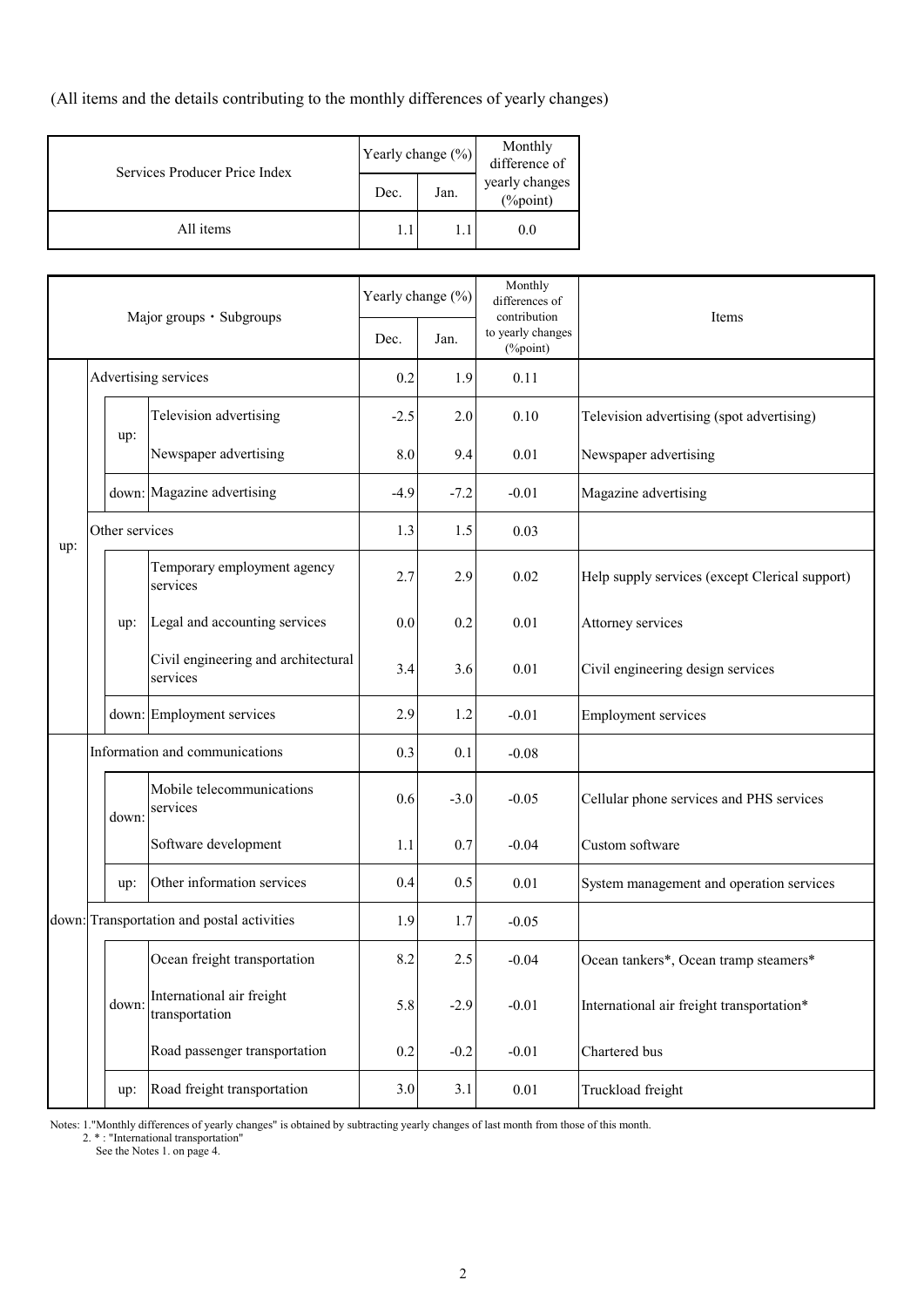## ( Preliminary Figures for January 2019 ) Services Producer Price Index

( Indexes of Major Groups and Subgroups ) CY2010 = 100, %

Weight Index Previous Yearly change Monthly change All items 1,000.0 | 104.9 | 105.4 1.1 | 1.1 | -0.5 | -0.1 Finance and insurance 44.3 104.8 104.9 0.2 0.2 -0.1 -0.1 Financial services 1 33.0 || 104.4 || 104.4 || 0.4 || 0.3 || 0.0 || 0.1 || 0.1 || 0.1 || 0.1 || 0.1 || 0.1 || 0.1 || 0.1 || 0.1 || 0.1 || 0.1 || 0.1 || 0.1 || 0.1 || 0.1 || 0.1 || 0.1 || 0.1 || 0.1 || 0.1 || 0.1 || 0.1 || Property and casualty insurance services  $11.3 \parallel 105.9 \parallel 106.3 \parallel -0.3 \parallel -0.1 \parallel -0.4 \parallel -0.1$ Real estate services 1.3 1.4 -0.2 0.6 Office space rental  $\begin{array}{|c|c|c|c|c|c|c|c|} \hline 43.8 & 98.9 & 98.7 & 2.2 & 2.0 & 0.2 & 0.0 \\ \hline 28.3 & 104.4 & r & 105.1 & 0.0 & r & 0.3 & -0.7 & r & 1.2 \\ \hline \end{array}$ Other space rental 28.3 104.4 r 105.1 0.0 r 0.3 -0.7 r 1.2<br>
Transportation and postal activities 186.7 107.6 108.2 1.7 1.9 -0.6 0.3 Transportation and postal activities 186.7 107.6 108.2 1.7 1.9 -0.6 0.3 Railroad passenger transportation  $19.9$   $103.1$   $103.1$   $0.0$  0.0 0.0 0.7 0.0 0.7 Road passenger transportation  $\begin{array}{|c|c|c|c|c|c|c|c|c|} \hline 10.6 & 107.3 & 108.2 & -0.2 & 0.2 & -0.8 & -1.6 \\ \hline 0.4 & 100.5 & 100.5 & 1.5 & 1.8 & 0.0 & 0.0 \\ \hline \end{array}$ Water passenger transportation  $0.4 \parallel 100.5 \parallel 100.5 \parallel 1.5 \parallel 1.8 \parallel 0.0 \parallel 0.0$ International air passenger transportation  $1.8 \parallel 104.1 \parallel 103.6 \parallel 5.0 \parallel 5.0 \parallel 0.5 \parallel 0.5$ **Domestic air passenger transportation** 5.9 108.1 r 116.1 2.4 r 1.7 -6.9 r 8.6 Railroad freight transportation 0.9 106.9 106.1 2.9 4.1 0.8 -1.3 Railroad freight transportation 0.9 106.9 106.1 2.9 4.1 0.8 -1.3 Road freight transportation <br>
Road freight transportation <br>  $\begin{array}{|c|c|c|c|c|c|c|c|c|c|c|} \hline 76.2 & 111.4 & 111.5 & 3.1 & 3.0 & -0.1 & 0.4 \\ \hline 00 & 3.1 & 3.0 & 2.5 & 8.2 & -6.9 & 7 & -2.5 \\ \hline \end{array}$ Ocean freight transportation  $\begin{array}{ccc} 6.7 & 99.6 & r & 107.0 & 2.5 & r & 8.2 & -6.9 & r \end{array}$ Coastal and inland water freight transportation  $\begin{vmatrix} 5.3 & 109.9 & r & 109.2 & 5.7 & r & 7.0 & 0.6 & r & -0.1 \end{vmatrix}$ Marine cargo handling<br>
International air freight transportation<br>
1.0 101.9 114.2 -2.9 5.8 -10.8 4.0 International air freight transportation  $1.0 \parallel 101.9 \parallel 114.2 \parallel 2.9 \parallel 5.8 \parallel 10.8 \parallel 4.0$ Domestic air freight transportation 10.5 || 0.5 || 106.2 | 108.9 | 1.6 | 3.3 | -2.5 | 5.3 Warehousing and storage  $15.0 \parallel 101.3 \parallel 101.3 \parallel 0.0 \parallel 0.0 \parallel 0.0 \parallel 0.0$ Packing for freight  $8.0 \parallel 100.6 \parallel 100.6 \parallel 0.1 \parallel 0.1 \parallel 0.0 \parallel 0.0$ Toll roads 20.0  $\begin{array}{|c|c|c|c|c|c|c|c|c|} \hline \end{array}$  10.3  $\begin{array}{|c|c|c|c|c|c|c|c|} \hline \end{array}$  115.1  $\begin{array}{|c|c|c|c|c|c|} \hline \end{array}$  10.0  $\begin{array}{|c|c|c|c|c|c|} \hline \end{array}$  0.0  $\begin{array}{|c|c|c|c|c|} \hline \end{array}$  0.0  $\begin{array}{|c|c|c|c|c|} \hline \end$ Services relating to water transport  $\begin{array}{|c|c|c|c|c|c|c|c|c|c|c|c|} \hline 0.3 & 98.7 & 98.7 & 0.0 & 0.0 & 0.0 & 0.0 \ \hline \end{array}$ Airport & air traffic control and services relating to air transport  $4.5 \begin{bmatrix} 4.5 \end{bmatrix}$  102.7  $\begin{bmatrix} 102.7 \end{bmatrix}$  0.0 0.0 0.0 0.0 0.0 0.0 Postal activities 10.8 10.8 10.4 10.4 0.4 0.4 0.0 0.0 0.0 Information and communications 237.8 100.3 r 100.6 0.1 r 0.3 -0.3 r -0.1 Fixed telecommunications services 33.3 101.5 101.5 -0.1 -0.1 0.0 0.0 Mobile telecommunications services  $17.9 \parallel 80.4 \parallel 83.4 \parallel -3.0 \parallel 0.6 \parallel -3.6 \parallel 0.0$ Access charges 6.0 73.0 73.0 2.2 2.2 0.0 0.0<br>Broadcasting services 3.3 99.9 99.9 -0.1 -0.1 0.0 0.0 Broadcasting services Software development 79.8 105.9 r 105.9 0.7 r 1.1 0.0 r -0.3 Other information services 70.5 100.0 100.0 0.5 0.4 0.0 0.0 Internet based services 9.2 91.9 r 95.8  $-6.6$  r  $-6.8$   $-4.1$  r 0.0 Newspapers 4.9 106.7 106.3 2.3 1.9 0.4 0.0 Publishing 12.9 107.5 107.5 0.2 0.3 0.0 0.0 Leasing and rental 60.7 94.8 95.1 0.0 0.1 -0.3 -0.3 Leasing 2013 12:3 12:48.7 0.1 12:48.7 0.1 12:48.7 0.1 12:48.7 0.1 12:48.7 0.1 12:48.7 0.1 12:49.1 12:49.1 12:4 Rental 12.0 109.8 109.4 -0.7 -0.5 0.4 -0.7 Advertising services 63.4 107.0 r 109.8 1.9 r 0.2 -2.6 r -2.1 Television advertising 20.2  $109.7 \rvert r \tvert 118.5$  2.0  $\rvert r \tvert -2.5$  -7.4  $\rvert r \tvert -3.6$ Newspaper advertising  $\begin{array}{|c|c|c|c|c|c|c|c|} \hline 8.7 & 110.2 & 105.1 & 9.4 & 8.0 & 4.9 & -6.0 \\ \hline 3.9 & 81.4 & 90.2 & -7.2 & r & -4.9 & -9.8 & r & 3.4 \\ \hline \end{array}$ Magazine advertising  $3.9 \parallel 3.9 \parallel 81.4 \parallel r$   $90.2 \parallel -7.2 \parallel r$   $-4.9 \parallel 9.8 \parallel r$   $-3.4 \parallel r$ Leaflet advertising  $\begin{array}{|c|c|c|c|c|c|c|c|c|} \hline \end{array}$  7.2  $\begin{array}{|c|c|c|c|c|c|c|c|c|} \hline \end{array}$  7.2  $\begin{array}{|c|c|c|c|c|c|c|c|c|} \hline \end{array}$  0.6  $\begin{array}{|c|c|c|c|c|c|} \hline \end{array}$  0.0 0.0 0.0 0.0 Internet advertising 6.8 113.7 113.2 -1.8 -2.2 0.4 -2.7 Other advertising services  $16.6 \parallel 106.3 \parallel 107.2 \parallel 2.1 \parallel 2.1 \parallel 0.8 \parallel 0.4$ Previous month Previous month Previous month

Note: r: revised figures (Continued on the following page)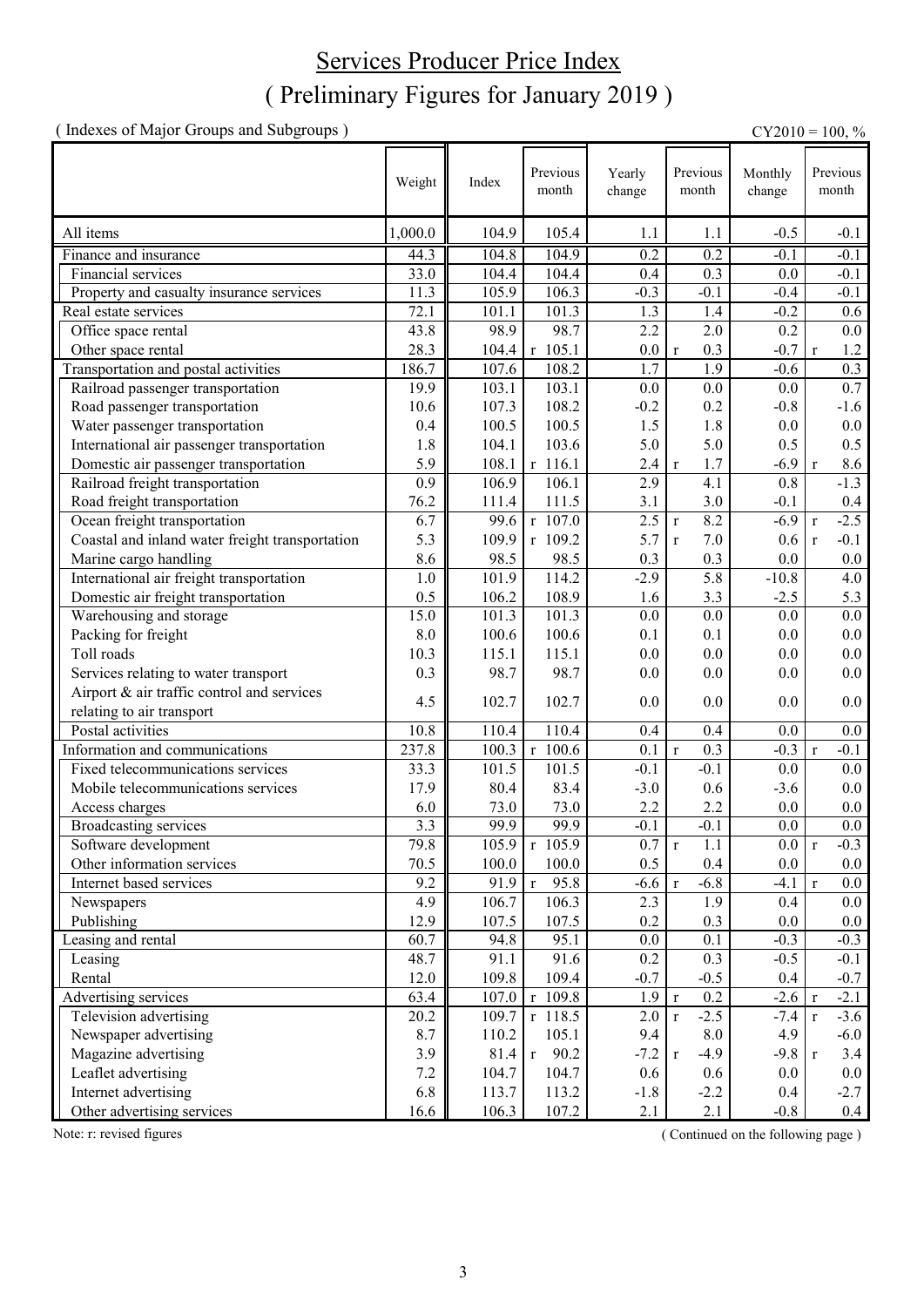#### ( Indexes of Major Groups and Subgroups ) CY2010 = 100, %

|                                                         | Weight | Index | Previous<br>month | Yearly<br>change | Previous<br>month      | Monthly<br>change | Previous<br>month       |
|---------------------------------------------------------|--------|-------|-------------------|------------------|------------------------|-------------------|-------------------------|
| Other services                                          | 335.0  | 108.9 | 109.2             | 1.5              | 1.3                    | $-0.3$            | $-0.1$                  |
| Sewage disposal                                         | 7.4    | 104.2 | 104.2             | 0.0              | 0.0                    | 0.0               | $0.0\,$                 |
| Waste disposal                                          | 18.4   | 115.7 | 115.7             | 0.7              | 0.7                    | 0.0               | 0.0                     |
| Motor vehicle repair and maintenance                    | 25.5   | 104.9 | 104.8             | 0.2              | 0.1                    | 0.1               | $0.0\,$                 |
| Machinery repair and maintenance                        | 38.3   | 104.6 | 104.6             | 0.3              | 0.3                    | 0.0               | 0.0                     |
| Legal and accounting services                           | 43.7   | 101.7 | 101.5             | 0.2              | 0.0                    | 0.2               | $0.0\,$                 |
| Other professional services                             | 3.0    | 102.7 | r 102.7           | $-0.1$           | $-0.7$<br>$\mathbf{r}$ | 0.0               | $-0.1$<br>$\mathbf{r}$  |
| Civil engineering and architectural services            | 27.6   | 130.5 | r 130.7           | 3.6              | 3.4<br>$\mathbf{r}$    | $-0.2$            | 0.2                     |
| Plant engineering                                       | 19.2   | 110.5 | 110.5             | 2.1              | 2.1                    | 0.0               | $0.0\,$                 |
| Other technical services                                | 12.6   | 99.2  | 99.2              | 0.2              | 0.3                    | 0.0               | $0.0\,$                 |
| <b>Employment services</b>                              | 3.1    | 125.1 | $r$ 126.3         | 1.2              | 2.9<br>$\mathbf{r}$    | $-1.0$            | 1.7<br>$\mathbf{r}$     |
| Temporary employment agency services                    | 46.9   | 112.0 | 111.7             | 2.9              | 2.7                    | 0.3               | $0.0\,$                 |
| Training and development services                       | 3.0    | 108.2 | 108.2             | 0.9              | 0.9                    | 0.0               | 0.9                     |
| Building maintenance                                    | 35.9   | 100.5 | 100.6             | 1.5              | 1.6                    | $-0.1$            | 0.0                     |
| Security services                                       | 14.9   | 112.0 | 112.0             | 3.8              | 3.8                    | 0.0               | 0.3                     |
| Telemarketing                                           | 5.2    | 102.6 | $r$ 102.6         | $-0.3$           | $-0.3$<br>$\mathbf{r}$ | 0.0               | 0.1<br>$\mathbf{r}$     |
| Hotels                                                  | 13.9   | 120.2 | 130.5             | 1.0              | 1.2                    | $-7.9$            | $-2.2$                  |
| Meal services for schools, hospitals, and nursing homes | 8.0    | 105.2 | 105.2             | 0.4              | 0.4                    | 0.0               | $0.0\,$                 |
| Laundry services                                        | 8.4    | 103.4 | r 103.4           | 0.9              | 0.9<br>$\mathbf{r}$    | $0.0\,$           | $0.4\,$<br>$\mathbf{r}$ |

Note: r: revised figures

( References and Reference Indexes ) CY2010 = 100, %

|                                                                                  | Weight | Index | Previous<br>month        | Yearly<br>change | Previous<br>month | Monthly<br>change | Previous<br>month |
|----------------------------------------------------------------------------------|--------|-------|--------------------------|------------------|-------------------|-------------------|-------------------|
| All items (excluding International transportation)                               | 989.9  | 104.9 | 105.4                    | 1.1              | 1.0               | $-0.5$            | $-0.1$            |
| Transportation and postal activities<br>(excluding International transportation) | 176.6  | 108.0 | 108.3                    | 1.7              | 1.7               | $-0.3$            | 0.4               |
| International transportation                                                     | 10.1   | 100.9 | 107.0<br>$r_{\parallel}$ | 2.1              | 6.9               | $-5.7$            | $-1.2$            |
| Services Import Price Index                                                      |        |       |                          |                  |                   |                   |                   |
| Ocean freight transportation (Yen basis)                                         | 85.4   | 105.3 | 5.2                      | 15.1             | $-18.9$           | 5.0               |                   |
| Oceangoing ship chartering services (Yen basis)                                  |        | 91.0  | 93.8                     | 4.6              | 4.2               | $-3.0$            | $-0.4$            |

Notes: 1. "International transportation" consists of the following 8 items:

"International air passenger transportation (to/from North America),"

"International air passenger transportation (to/from Europe),"

"International air passenger transportation (to/from Asia)," "Ocean liners," "Ocean tramp steamers," "Ocean tankers,"

"International air freight transportation," and "International mail services."

2. r: revised figures

#### ( Developments in Price Index )